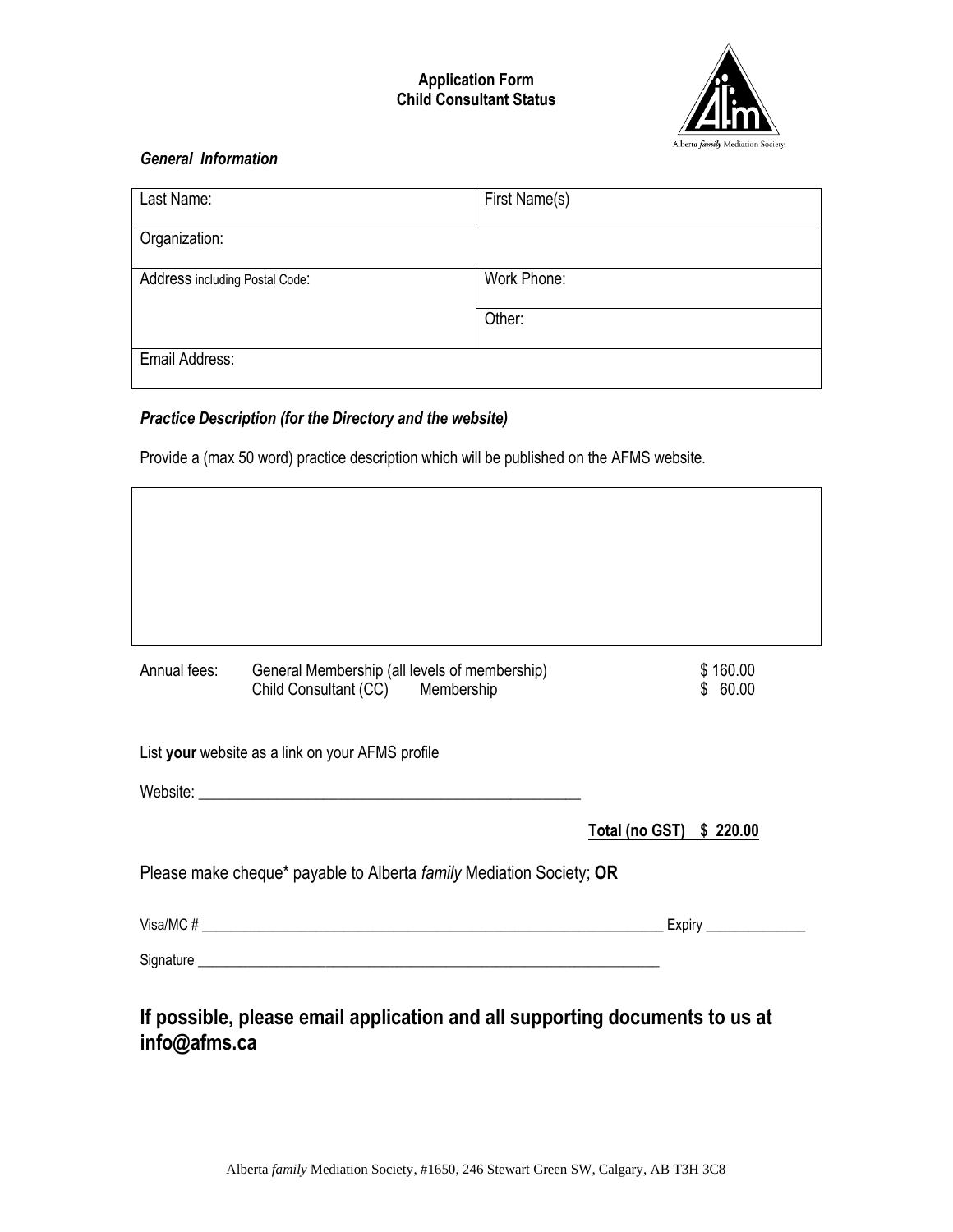### **CHECKLIST OF DOCUMENTS TO BE INCLUDED WITH YOUR APPLICATION FOR CHILD CONSULTANT STATUS**



|           | <b>Evidence of Educational Qualifications</b><br>Photocopies of Degrees or Certificates                                                                                                                                                                                                                       |
|-----------|---------------------------------------------------------------------------------------------------------------------------------------------------------------------------------------------------------------------------------------------------------------------------------------------------------------|
| completed | Detailed list of all basic mediation training courses completed<br>Include date, title of course, hours and course provider for each course<br>Completed<br>Detailed list of all child consultant training and assessment courses<br>Include date, title of course, hours and course provider for each course |
|           | Completed<br><b>Evidence of Malpractice Liability Insurance</b><br>Photocopy of receipt and/or evidence of current policy                                                                                                                                                                                     |
|           | <b>Signed and Commissioned Statutory Declaration</b><br><b>Below</b>                                                                                                                                                                                                                                          |
|           | Membership fee as above (cheque made payable to Alberta family<br><b>Mediation Society or credit card information)</b>                                                                                                                                                                                        |